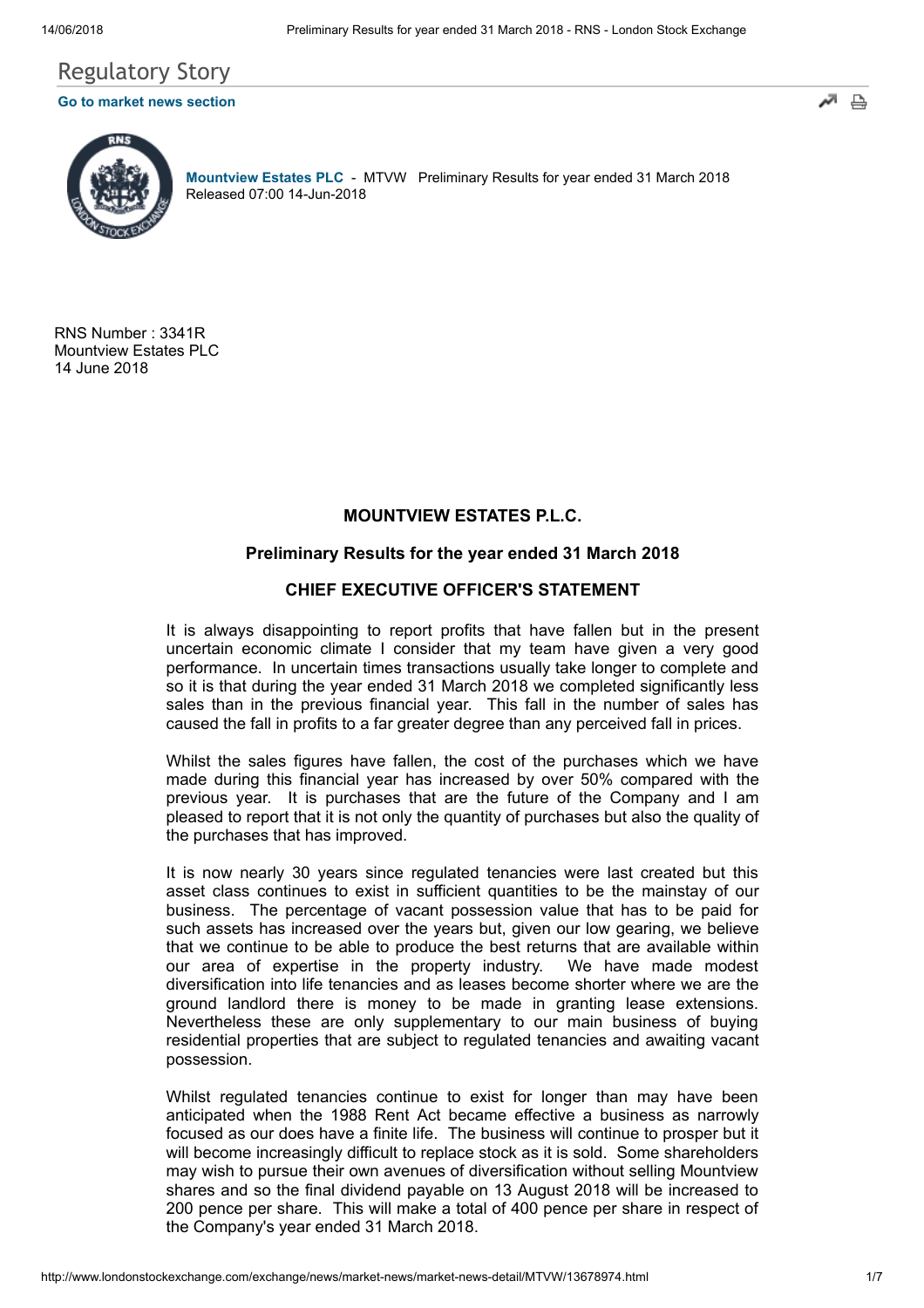14/06/2018 Preliminary Results for year ended 31 March 2018 - RNS - London Stock Exchange

Your Board is aware that the taxation of dividend income has changed and, while 400 pence per share is an increase of a third compared with 300 pence per share last year, the 300 pence per share in respect of the Company's year ended 31 March 2016 was worth 333 pence gross in the hands of ordinary rate taxpayers. Thus your Board are happy to admit that the new total dividend is only an increase of 20% over the total of two years ago. The new dividend will be nearly twice covered.

This Statement does not seek to deny that profits have fallen but the business remains soundly based and financially secure. When Brexit negotiations and other economic uncertainties are resolved the purchases we are presently able to make will realise good profits and we can look forward to future increased earnings.

As has always been the case your Board only increase dividends when they are confident of maintaining that increase and so it is reasonable to expect the increase to 400 pence per share to be maintained in future years.

Finally, it is only possible to maintain the Company's high level of performance because of the quality of the personnel in the team that I have around me. On behalf of all shareholders, I wish to thank all my hard-working and loyal staff and colleagues for the contribution they each make to the continuing well-being of Mountview Estates P.L.C.

Duncan Sinclair 14 June 2018

#### MOUNTVIEW ESTATES P.L.C.

### FINANCIAL HIGHLIGHTS

|                                                                                          | 2018<br>£ | 2017<br>£ | (Decrease)/Increase<br>$\%$ |
|------------------------------------------------------------------------------------------|-----------|-----------|-----------------------------|
| <b>Revenue (millions)</b>                                                                | 70.3      | 78.2      | (10.1)                      |
| <b>Gross Profit (millions)</b>                                                           | 43.4      | 52.1      | (16.7)                      |
| <b>Profit Before Tax</b><br>(millions)                                                   | 36.9      | 45.0      | (18.0)                      |
| <b>Profit Before Tax</b><br>excluding investment<br>properties revaluation<br>(millions) | 37.3      | 46.0      | (18.9)                      |
| <b>Equity Holders' Funds</b><br>(millions)                                               | 354.5     | 336.3     | 5.4                         |
| <b>Earnings per share</b><br>(pence)                                                     | 766.4     | 929.1     | (17.5)                      |
| Net assets per share $(E)$                                                               | 90.91     | 86.25     | 5.4                         |
| Dividend per share<br>(pence)                                                            | 400       | 300       | 33.3                        |

Mountview Estates P.L.C. advises its shareholders that, following the issue of the final results, the relevant dates in respect of the proposed final dividend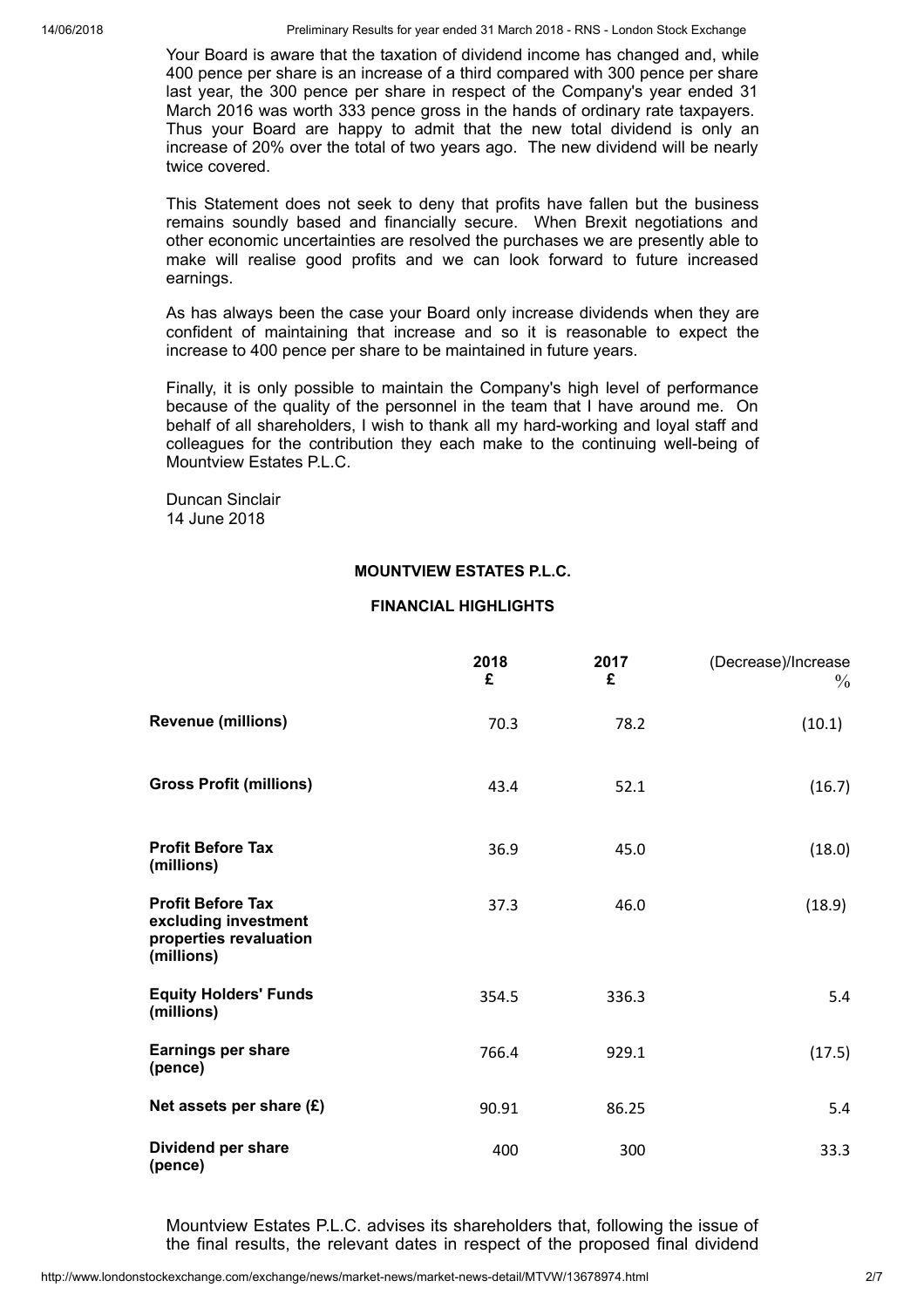14/06/2018 Preliminary Results for year ended 31 March 2018 - RNS - London Stock Exchange

payment of 200 pence per share are as follows:

| Ex-dividend date | 5 July 2018    |
|------------------|----------------|
| Record date      | 6 July 2018    |
| Payment date     | 13 August 2018 |

#### MOUNTVIEW ESTATES P.L.C.

## CONSOLIDATED INCOME STATEMENT

## FOR THE YEAR ENDED 31 MARCH 2018

|                                                                           |            | Year       |
|---------------------------------------------------------------------------|------------|------------|
|                                                                           | Year       |            |
|                                                                           | ended      | ended      |
|                                                                           | 31.03.2018 | 31.03.2017 |
|                                                                           | £'000      | £'000      |
| <b>REVENUE</b>                                                            | 70,272     | 78,232     |
| Cost of sales                                                             | (26, 915)  | (26, 176)  |
| <b>GROSS PROFIT</b>                                                       | 43,357     | 52,056     |
| Administrative expenses                                                   | (5,507)    | (5,231)    |
| Gain on sale of investment properties                                     | 145        | 0          |
| Operating profit before changes in<br>fair value of investment properties | 37,995     | 46,825     |
| (Decrease) in fair value of investment properties                         | (376)      | (1,020)    |
| <b>PROFIT FROM OPERATIONS</b>                                             | 37,619     | 45,805     |
| Net finance costs                                                         | (714)      | (819)      |
| <b>PROFIT BEFORE TAXATION</b>                                             | 36,905     | 44,986     |
| Taxation - current                                                        | (7, 197)   | (9, 234)   |
| Taxation - deferred                                                       | 173        | 473        |
| <b>Taxation</b>                                                           | (7,024)    | (8, 761)   |
| PROFIT ATTRIBUTABLE TO EQUITY<br><b>SHAREHOLDERS</b>                      | 29,881     | 36,225     |
| Basic and diluted earnings per share (pence)                              | 766.4p     | 929.1p     |

## MOUNTVIEW ESTATES P.L.C.

#### CONSOLIDATED STATEMENT OF FINANCIAL POSITION

## FOR THE YEAR ENDED 31 MARCH 2018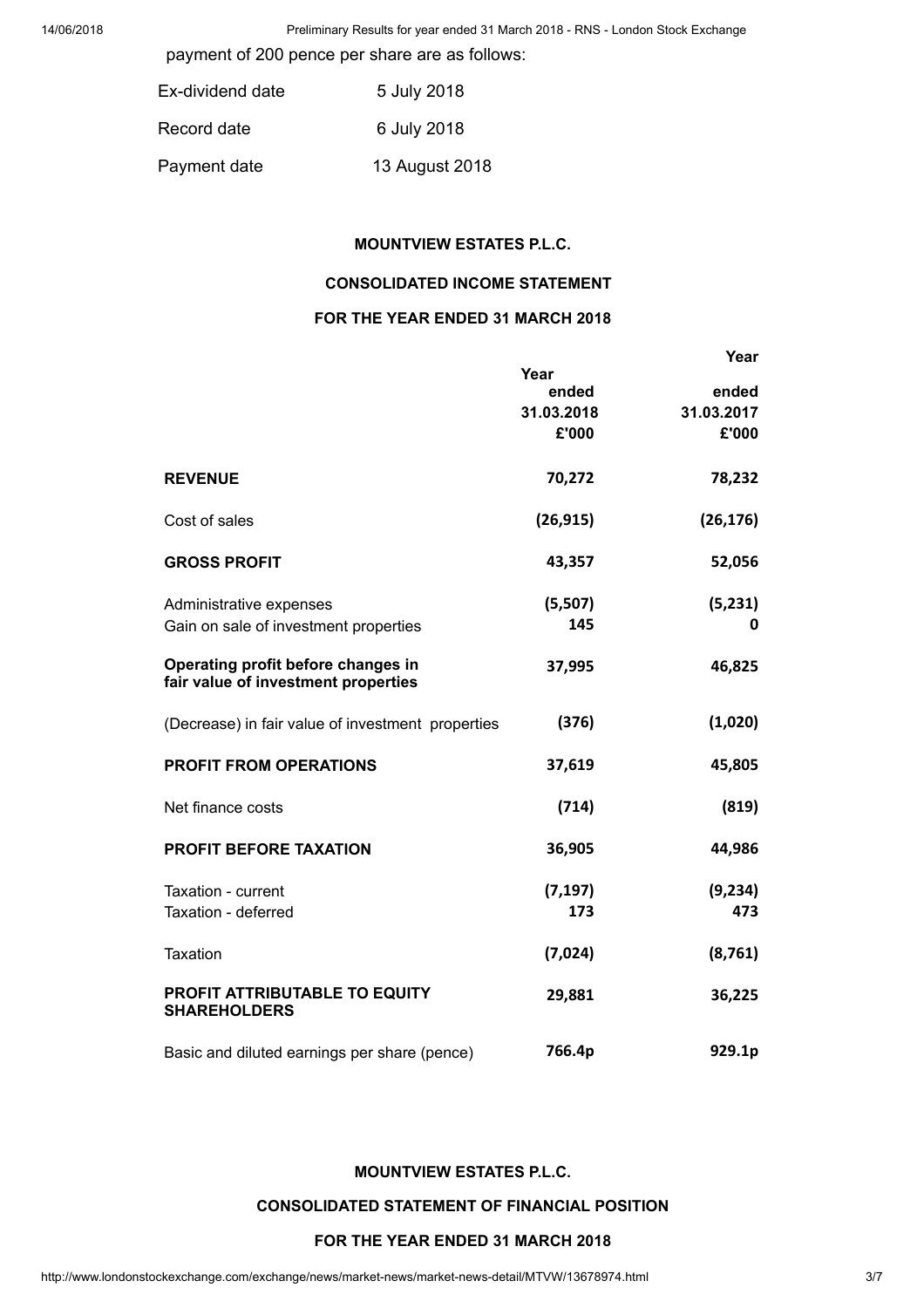|                                                                  | As at      | As at      |
|------------------------------------------------------------------|------------|------------|
|                                                                  | 31.03.2018 | 31.03.2017 |
|                                                                  | £'000      | £'000      |
| <b>ASSETS</b>                                                    |            |            |
| <b>NON-CURRENT ASSETS</b>                                        |            |            |
| Property, plant and equipment                                    | 1,771      | 1,833      |
| Investment properties                                            | 27,825     | 28,741     |
|                                                                  |            |            |
|                                                                  | 29,596     | 30,574     |
|                                                                  |            |            |
| <b>CURRENT ASSETS</b>                                            |            |            |
| Inventories of trading properties                                | 376,879    | 347,380    |
| Trade and other receivables                                      | 1,859      | 1,613      |
| Cash at bank                                                     | 5,368      | 825        |
|                                                                  | 384,106    | 349,818    |
|                                                                  |            |            |
|                                                                  |            |            |
| <b>TOTAL ASSETS</b>                                              | 413,702    | 380,392    |
|                                                                  |            |            |
| <b>EQUITY AND LIABILITIES</b>                                    |            |            |
| Share capital                                                    | 195        | 195        |
| Capital redemption reserve                                       | 55         | 55         |
| Capital reserve                                                  | 25         | 25         |
| Other reserve                                                    | 56         | 56         |
|                                                                  |            |            |
| Retained earnings                                                | 354,131    | 335,948    |
|                                                                  |            |            |
|                                                                  | 354,462    | 336,279    |
| <b>NON-CURRENT LIABILITIES</b>                                   |            |            |
| Long-term borrowings                                             | 49,900     | 29,000     |
| Deferred tax                                                     | 4,696      | 4,869      |
|                                                                  |            |            |
|                                                                  | 54,596     | 33,869     |
|                                                                  |            |            |
| <b>CURRENT LIABILITIES</b>                                       |            |            |
| Bank overdrafts and short-term loans<br>Trade and other payables | 463        | 3,042      |
| Current tax payable                                              | 1,843      | 1,951      |
|                                                                  | 2,338      | 5,251      |
|                                                                  | 4,644      | 10,244     |
|                                                                  |            |            |
| <b>TOTAL LIABILITIES</b>                                         | 59,240     | 44,113     |
|                                                                  |            |            |
| TOTAL EQUITY AND LIABILITIES                                     | 413,702    | 380,392    |
|                                                                  |            |            |

#### MOUNTVIEW ESTATES P.L.C.

## CONSOLIDATED STATEMENT OF CHANGES IN EQUITY

#### FOR THE YEAR ENDED 31 MARCH 2018

Capital Share Capital Redemption Other Retained Capital Reserve Reserve Reserves Earnings Total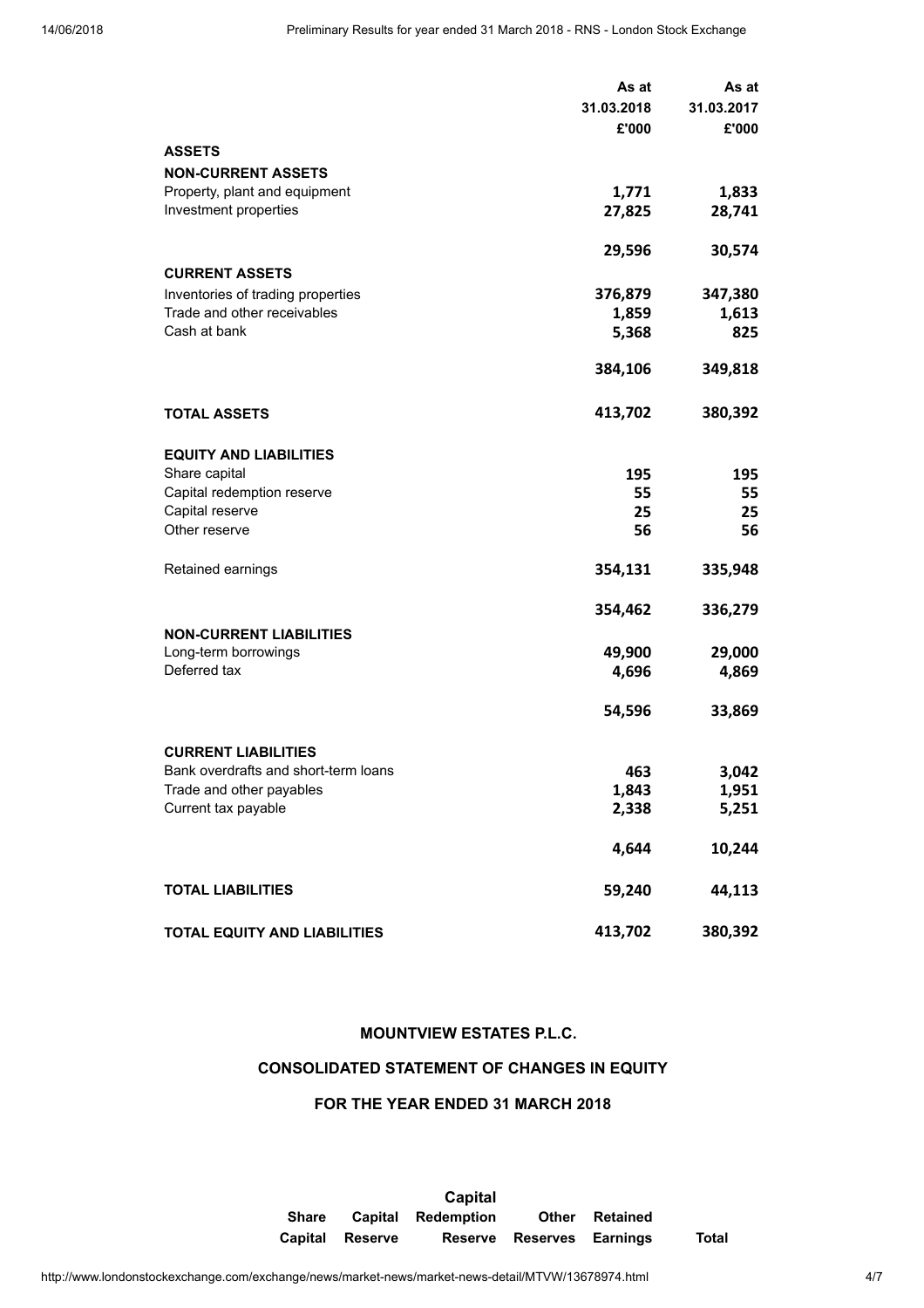| 14/06/2018                     |       |       | Preliminary Results for year ended 31 March 2018 - RNS - London Stock Exchange |       |          |          |  |
|--------------------------------|-------|-------|--------------------------------------------------------------------------------|-------|----------|----------|--|
|                                | £'000 | £'000 | £'000                                                                          | £'000 | £'000    | £'000    |  |
| Balance as at 1 April<br>2016  | 195   | 25    | 55                                                                             | 56    | 311,421  | 311,752  |  |
| Profit for the year            |       |       |                                                                                |       | 36,225   | 36,225   |  |
| <b>Dividends</b>               |       |       |                                                                                |       | (11,698) | (11,698) |  |
| Balance as at 31<br>March 2017 | 195   | 25    | 55                                                                             | 56    | 335,948  | 336,279  |  |

|                                | <b>Share</b><br>Capital<br>£'000 | Capital<br><b>Reserve</b><br>£'000 | Capital<br><b>Redemption</b><br><b>Reserve</b><br>£'000 | <b>Other</b><br><b>Reserves</b><br>£'000 | <b>Retained</b><br><b>Earnings</b><br>£'000 | <b>Total</b><br>£'000 |
|--------------------------------|----------------------------------|------------------------------------|---------------------------------------------------------|------------------------------------------|---------------------------------------------|-----------------------|
| Balance as at 1 April<br>2017  | 195                              | 25                                 | 55                                                      | 56                                       | 335,948                                     | 336,279               |
| Profit for the year            |                                  |                                    |                                                         |                                          | 29,881                                      | 29,881                |
| <b>Dividends</b>               |                                  |                                    |                                                         |                                          | (11,698)                                    | (11,698)              |
| Balance as at 31<br>March 2018 | 195                              | 25                                 | 55                                                      | 56                                       | 354,131                                     | 354,462               |

## MOUNTVIEW ESTATES P.L.C.

## GROUP CASH FLOW STATEMENT

#### FOR THE YEAR ENDED 31 MARCH 2018

| Cash flow from operating activities          | Year<br>ended<br>31.03.2018 | Year<br>ended<br>31.03.2017<br>£'000 |
|----------------------------------------------|-----------------------------|--------------------------------------|
| Operating profit<br>Adjustment for:          | 37,619                      | 45,805                               |
| Depreciation                                 | 66                          | 79                                   |
| Gain on disposal of investment<br>properties | (145)                       |                                      |
| Decrease in fair value of investment         | 376                         | 1,020                                |

http://www.londonstockexchange.com/exchange/news/market-news/market-news-detail/MTVW/13678974.html 5/7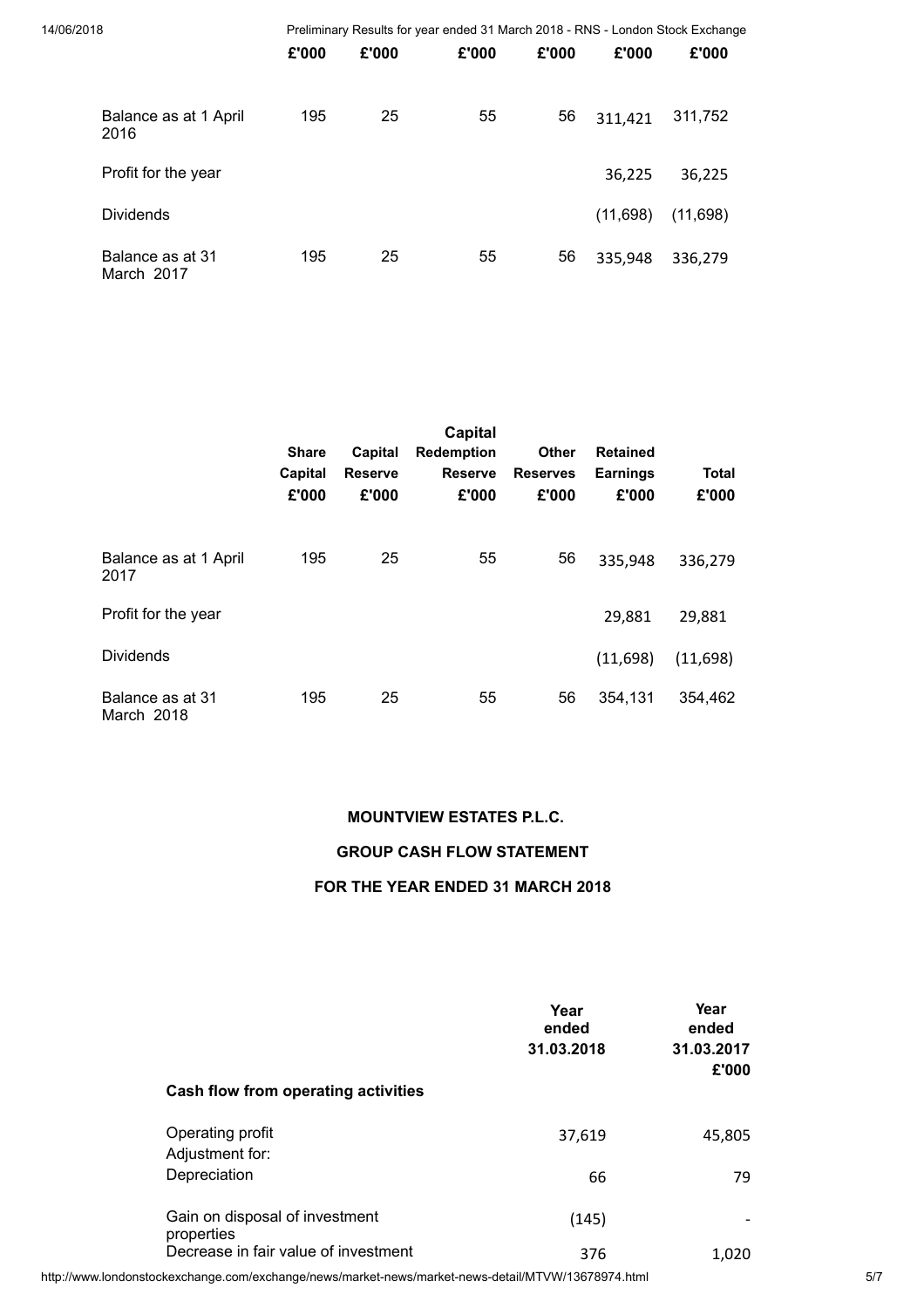| properties<br>Cash flow from operations before<br>changes in working capital | 37,916    | 46,904    |
|------------------------------------------------------------------------------|-----------|-----------|
| (Increase) in inventories                                                    | (29, 499) | (13, 272) |
| (Increase)Decrease in receivables                                            | (246)     | 107       |
| (Decrease) in payables                                                       | (108)     | (1,049)   |
| <b>Cash generated from operations</b>                                        | 8,063     | 32,690    |
| Interest paid                                                                | (714)     | (819)     |
| Income taxes paid                                                            | (10, 110) | (9, 458)  |
| Net cash (outflow)/ inflow from<br>operating activities                      | (2,761)   | 22,413    |
| <b>Investing activities</b>                                                  |           |           |
| Proceeds from disposal of investment<br>properties                           | 685       |           |
| Capital expenditure on investment<br>properties                              |           | (312)     |
| Purchase of property, plant and<br>equipment                                 | (4)       | (1)       |
| Net cash inflow/(outflow) from<br>investing activities                       | 681       | (313)     |
| <b>Cash flow from financing activities</b>                                   |           |           |
| Increase/(Repayment) of borrowings                                           | 20,483    | (9,820)   |
| Equity dividend paid                                                         | (11,698)  | (11,698)  |
| Net cash inflow/(outflow) from<br>financing activities                       | 8,785     | (21, 518) |
| Net increase in cash and cash<br>equivalents                                 | 6,705     | 582       |
| Opening cash and cash equivalents                                            | (1, 337)  | (1, 919)  |
| Cash and cash equivalents at the end                                         |           |           |
| of the year                                                                  | 5,368     | (1, 337)  |

#### Notes to the Preliminary Announcement

#### 1. Financial Information

The financial information presented within this document does not comprise the statutory accounts for the financial years ended 31 March 2018 and 31 March 2017, but represents extracts from them.

The statutory accounts for the financial year ended 31 March 2017 have been filed with the Registrar of Companies. The auditor reported on those accounts: their report was (i) unqualified, (ii) did not include references to any matters to which the auditor drew attention by way of emphasis without qualifying the reports and (iii) did not contain statements under section 498(2) or (3) of the Companies Act 2006.

The statutory accounts for the year ended 31 March 2018 are expected to be finalised and signed following approval by the Board of Directors and delivered to the Registrar of Companies following the Company's Annual General Meeting on 8 August 2018.